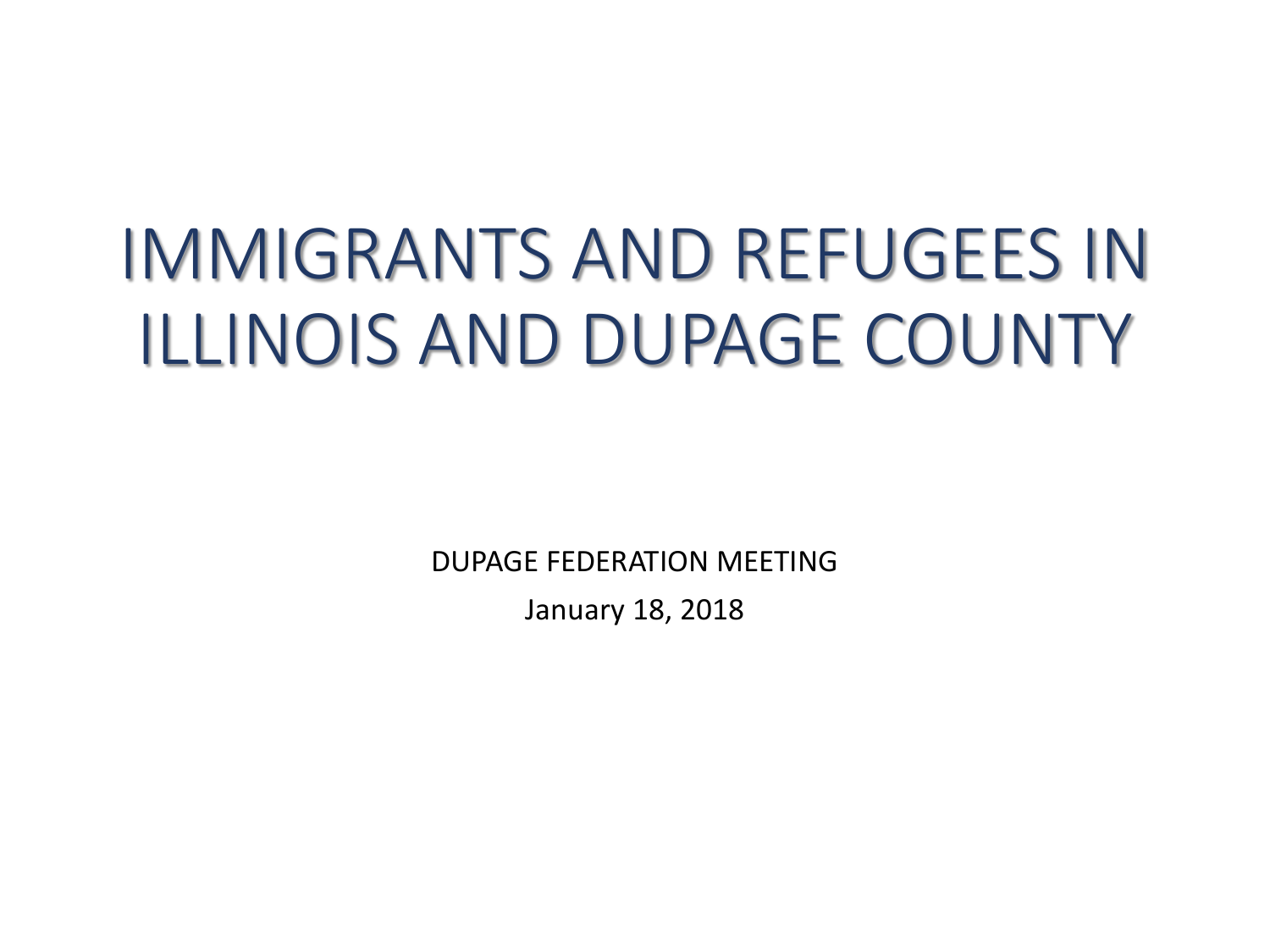#### ARRIVING IN ILLINOIS

#### IMMIGRANT

• Through processes established by the U.S. Citizenship and Immigration Services (USCIS) based on priorities and special consideration, including familysponsored and employmentbased criteria

#### REFUGEE

• Through process involving the White House, United Nation High Commissioner for Refugee (UNHCR), Homeland Security, State Department, States and Non-Profit Agencies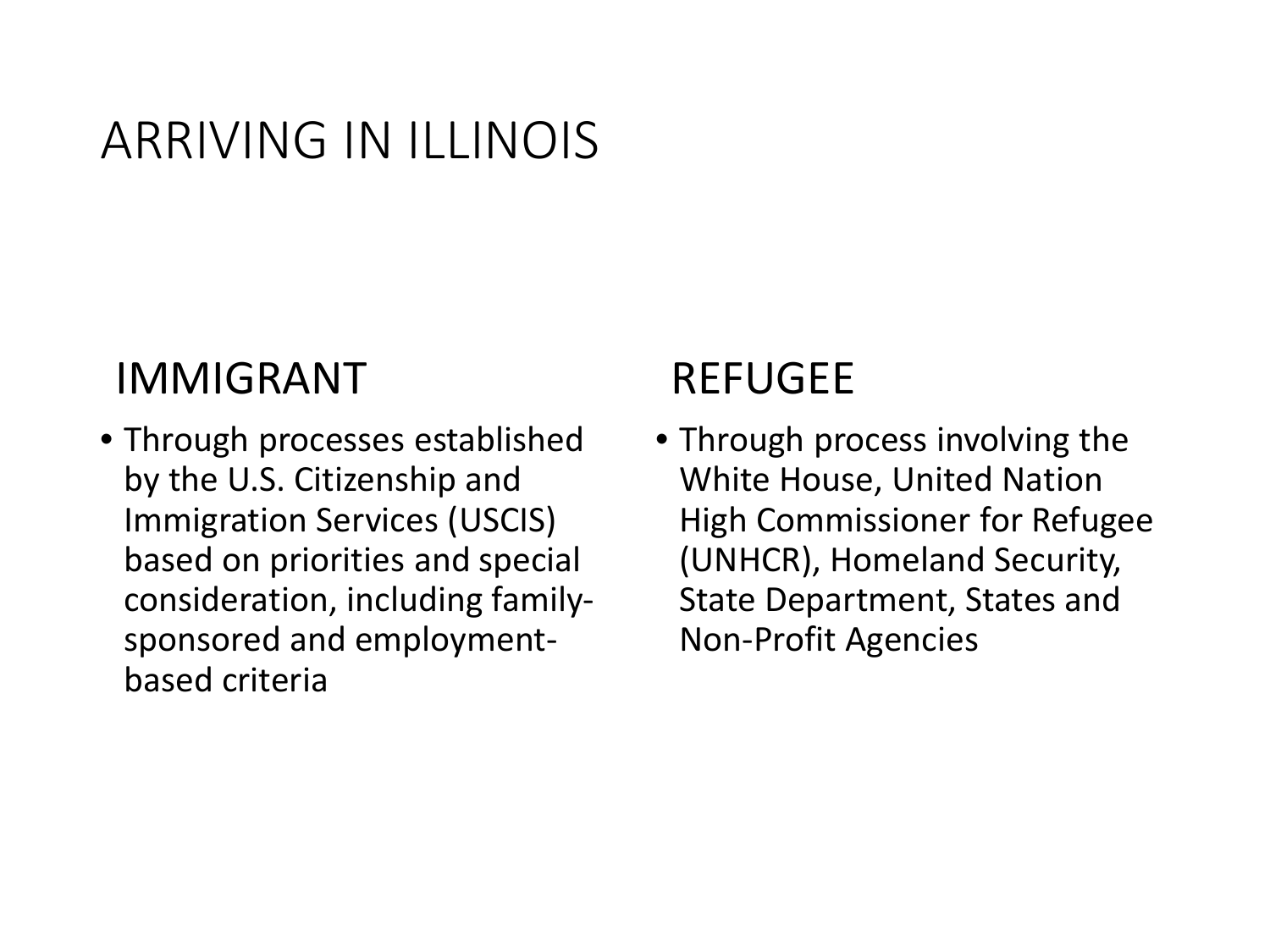#### IMMIGRANT ADMISSION

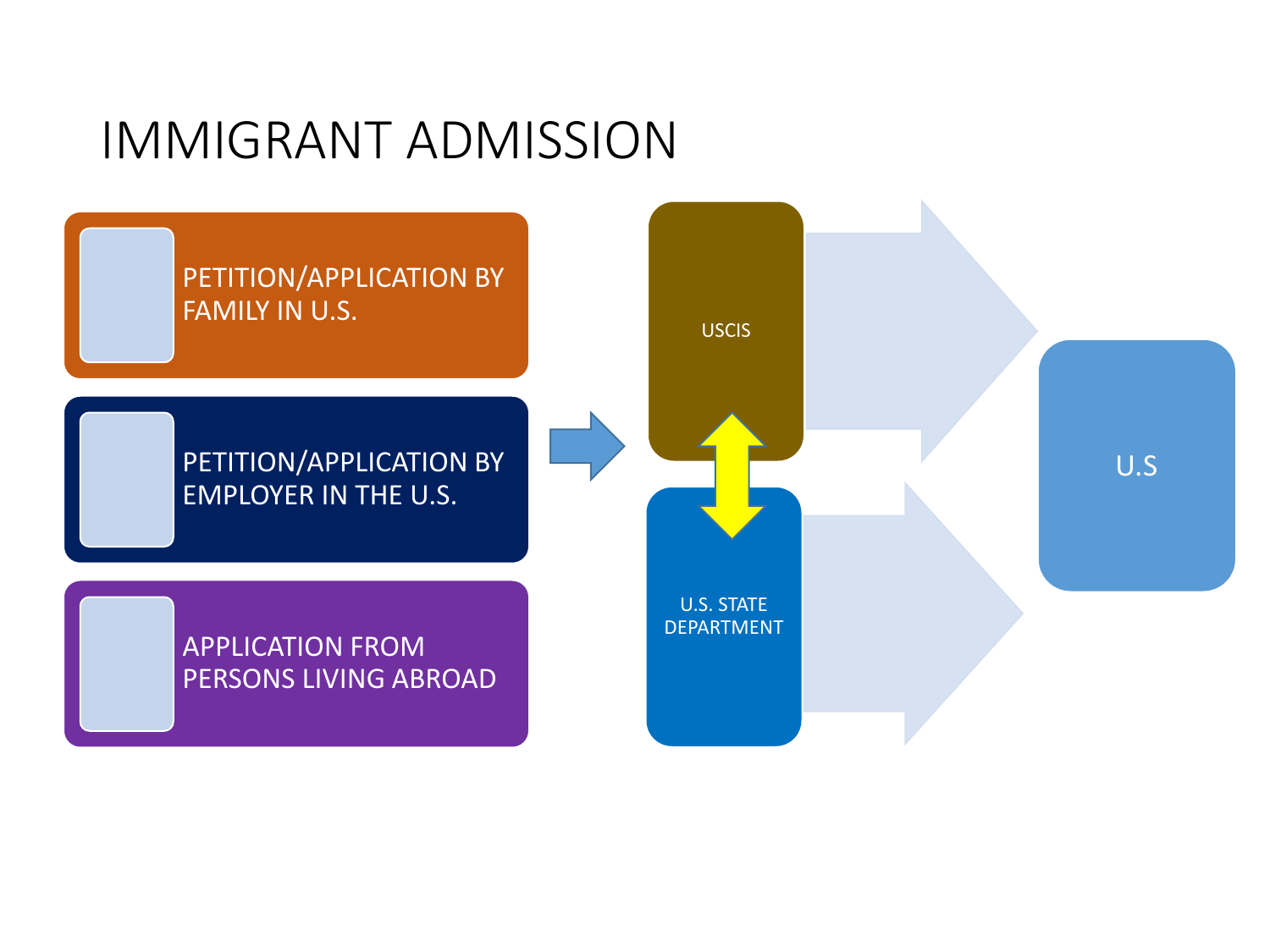# **U.S. REFUGEE ADMISSION PROCESS**

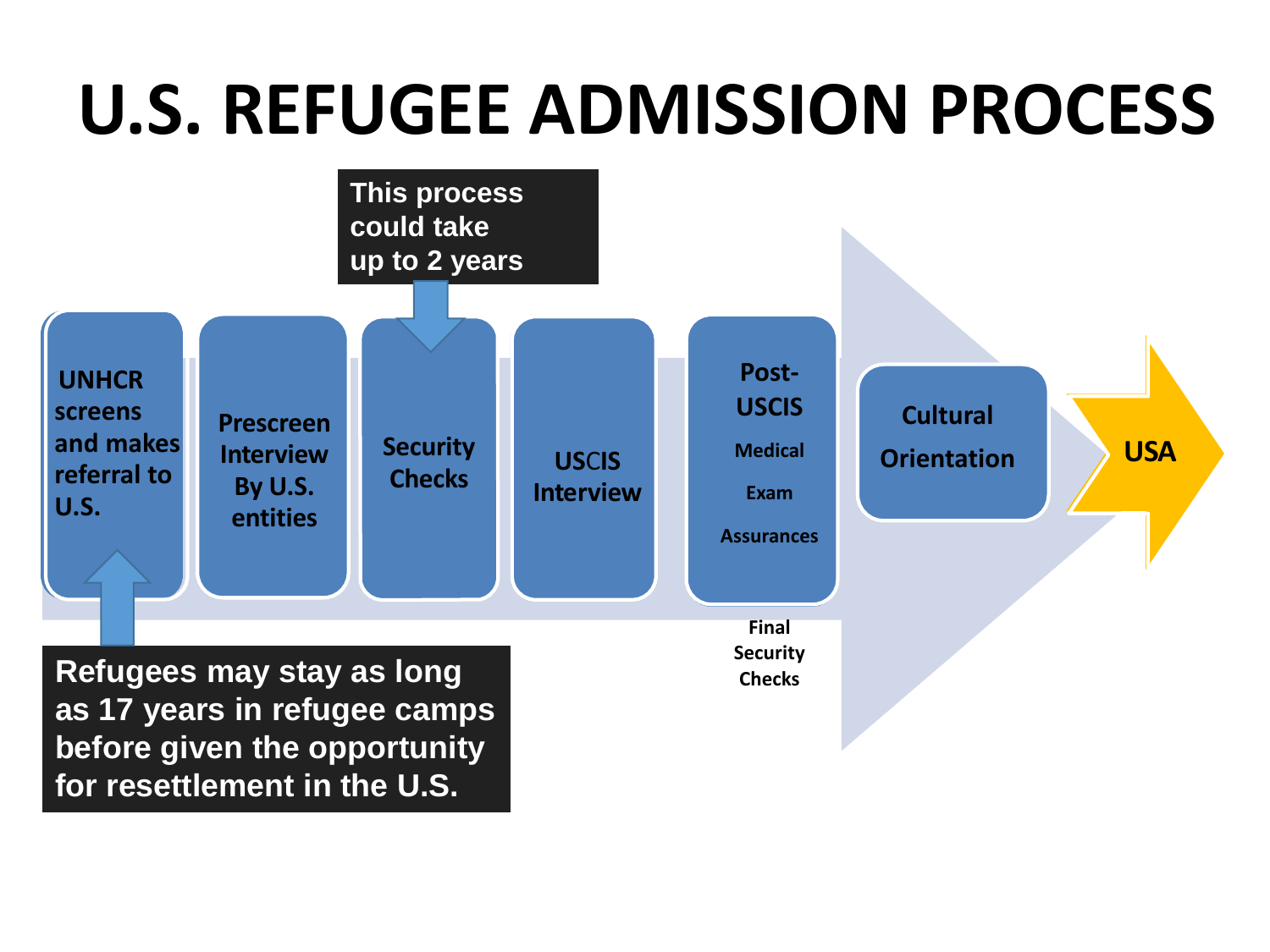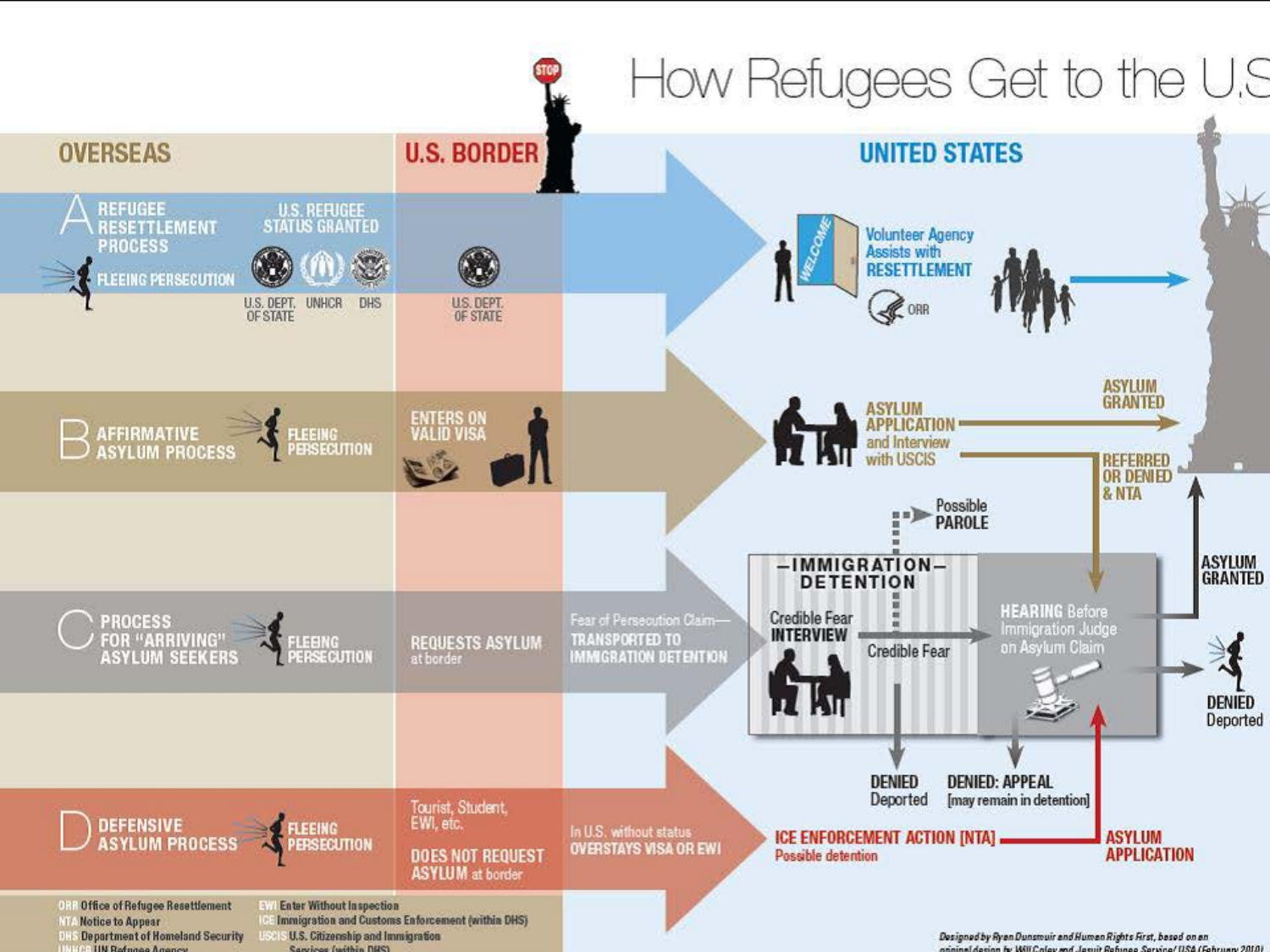- As of 2016, 171,325 foreign born individuals in DuPage County (18.43% of population)
- The % of foreign born who are living below 100% of FPL is higher for those who arrived 2010-2016 than those who arrived in previous years.
- Over 41,000 immigrants are below 200% of poverty line
- Over 5,700 immigrants who entered since 2010 are below 100% of poverty line
- Over 10,500 immigrants who arrived since 2010 have limited English proficiency.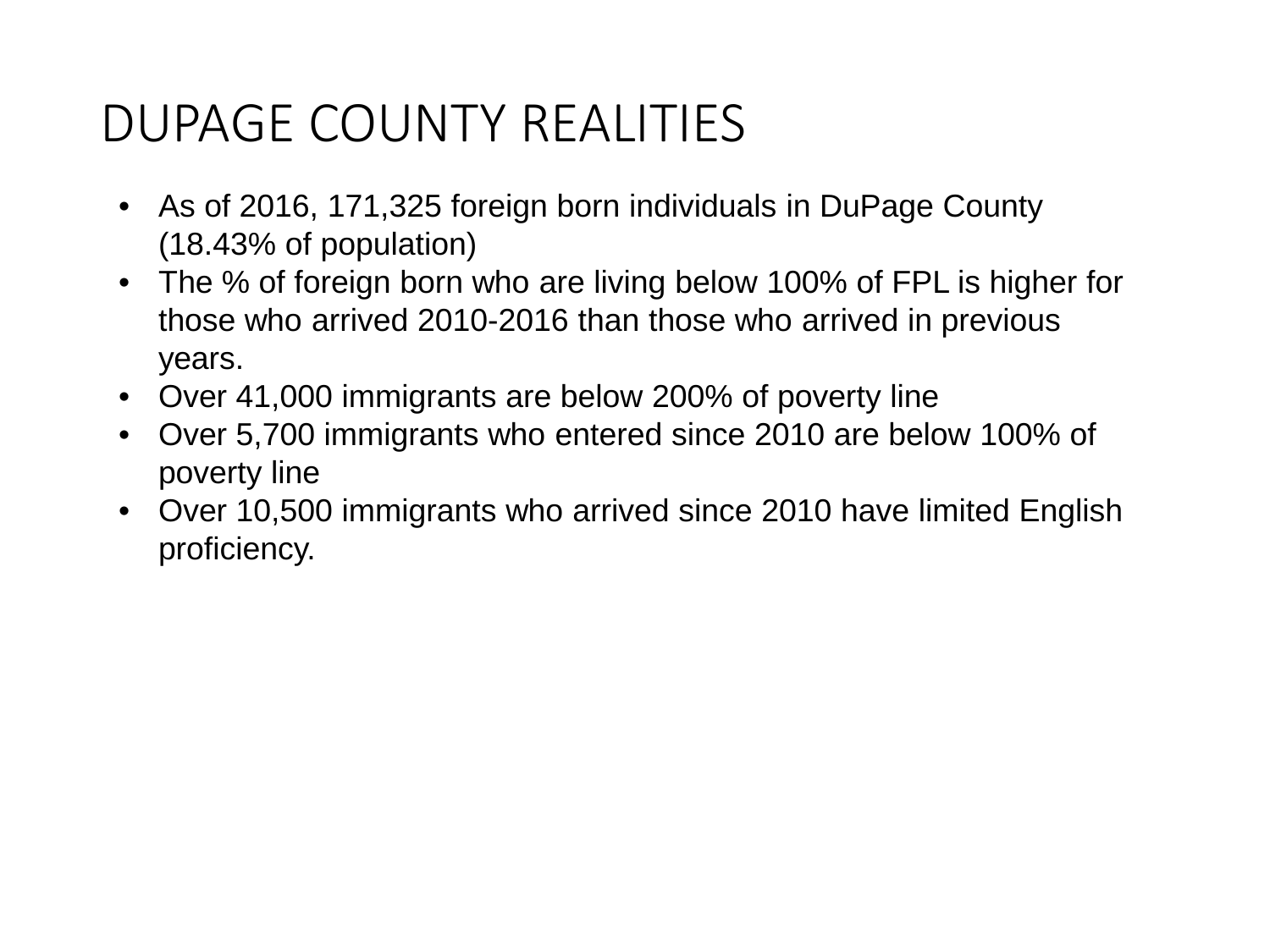- In FY17, World Relief served over 2,600 immigrants with immigration legal services in our DuPage location.
- In FY17, World Relief resettled 224 refugees. Estimates for this year are 225 refugees. This is compared to over 380 people annually in each of previous three years.
- The majority language group that WRDA serves are Spanishspeaking. The next most frequent language is Arabic, followed by Nepali and several Burmese languages.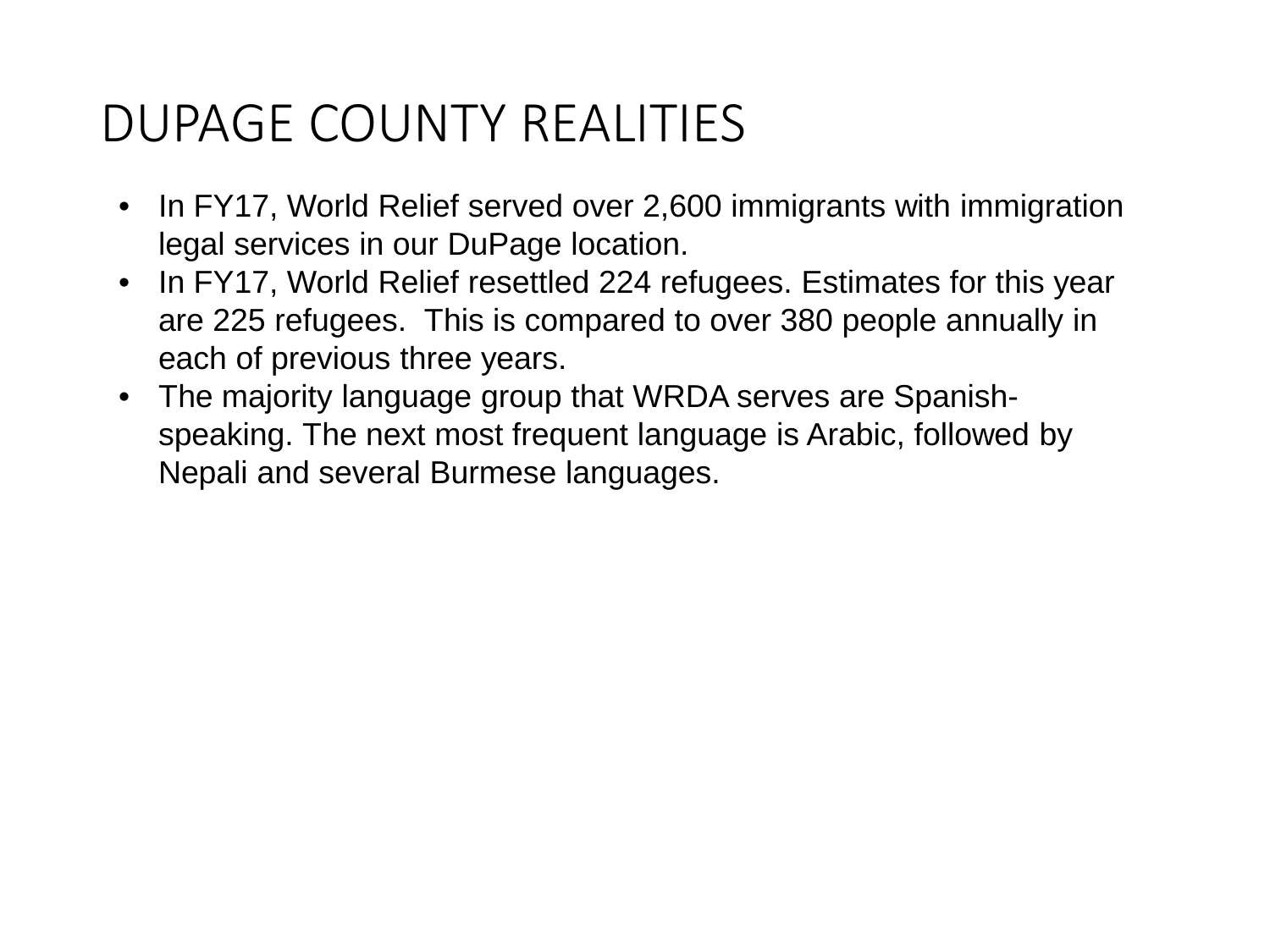- Strengths within low income immigrant communities in DuPage County:
	- Strong religious communities (Christian, Muslim, Hindu)
	- High rates of entrepreneurship restaurants, catering, import/export, alterations, car repair, etc.
	- Pursuit of citizenship over time
	- English language acquisition
	- Investment in the next generation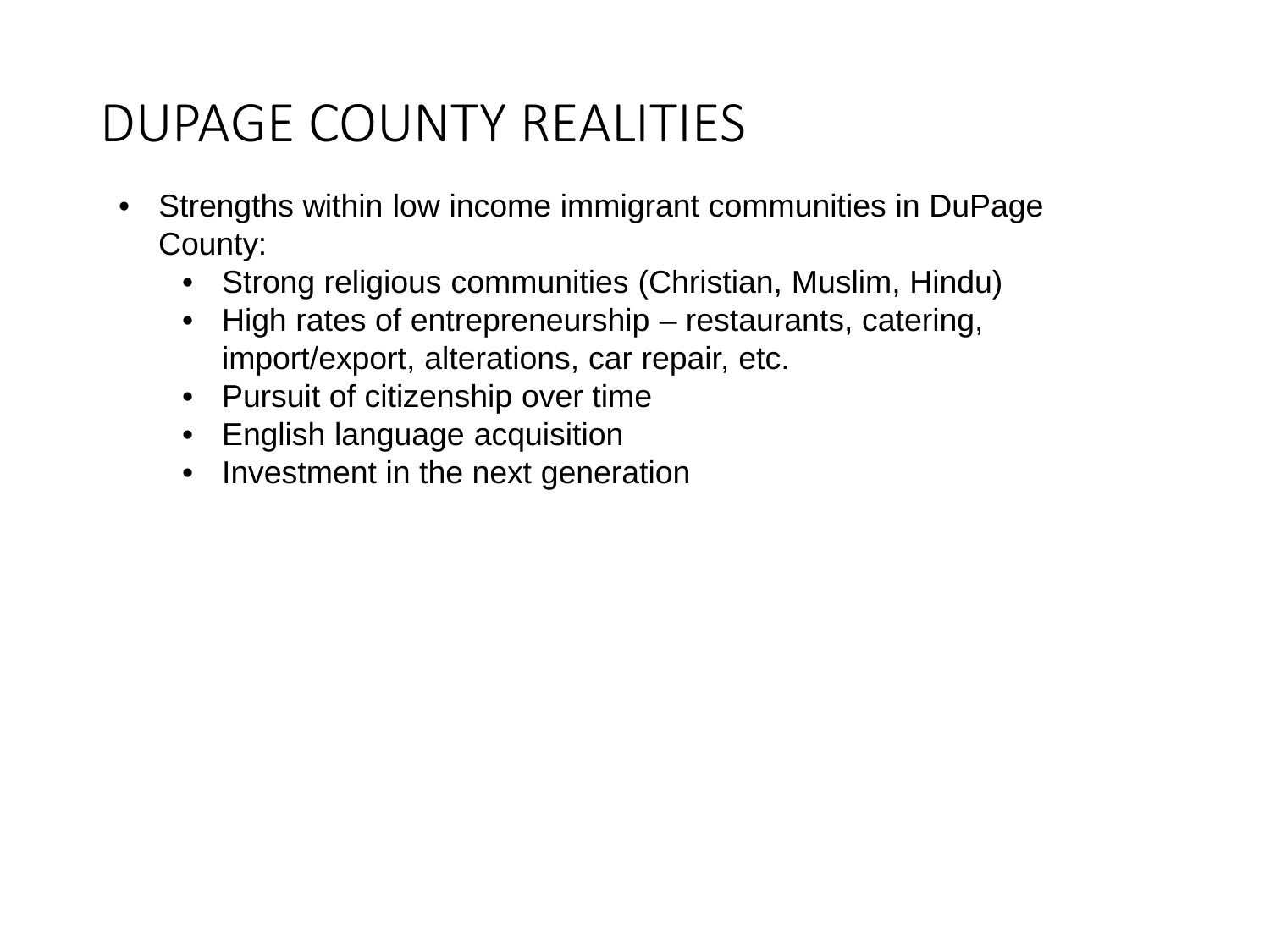- Primary challenges low income immigrants face, as expressed by educators, local service providers, and law enforcement:
	- Language access
	- Transportation
	- Cost of living
	- Cultural adjustment/ navigating systems
- Additional needs WR observes:
	- Affordable immigration legal services
	- Limited safety net for undocumented and asylum seekers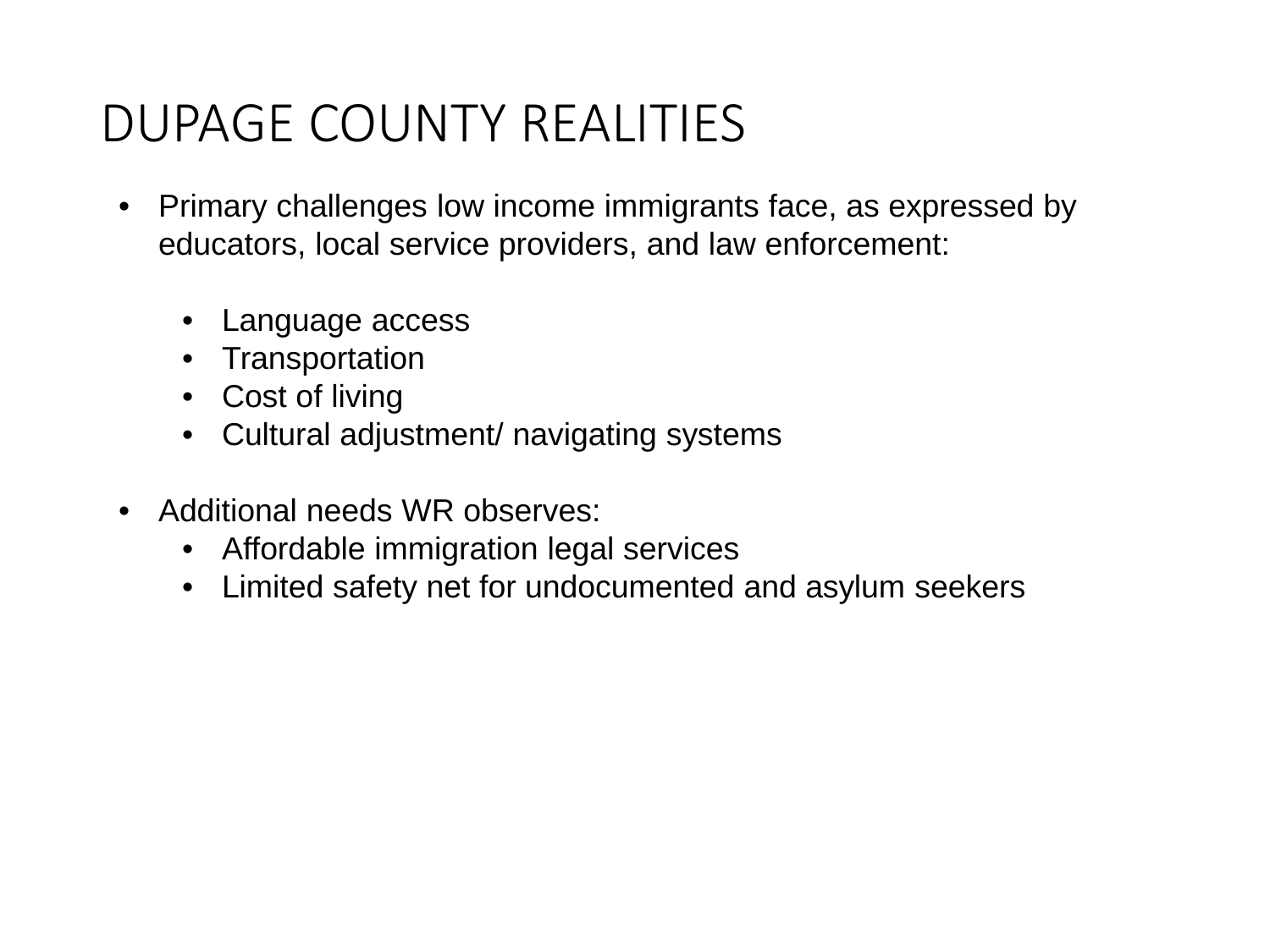#### CASE STUDY

• Chou and Sai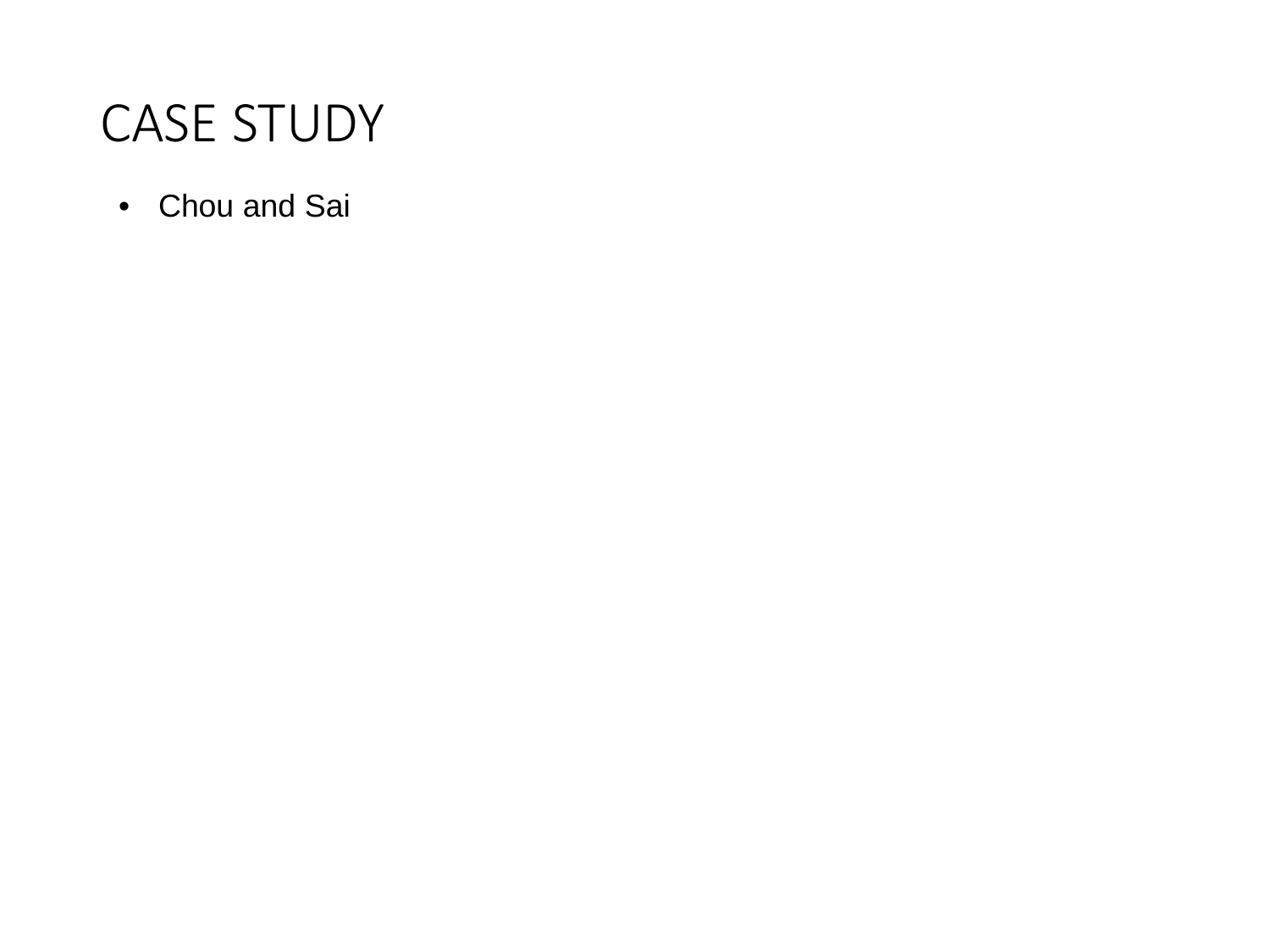### FINDINGS FROM INTEGRATION STUDIES

Colorado longitudinal study, Burmese and Bhutanese refugees:

- 69% employed at or above education level after 5 years
- Increase from 13% to 58% (over course of study) in reports of speaking English fluently or in work/social situations
- Those over 55 and with disabilities struggle with language and adjustment
- Both at baseline and at study end, fewer than half regularly speak with people whose first language is English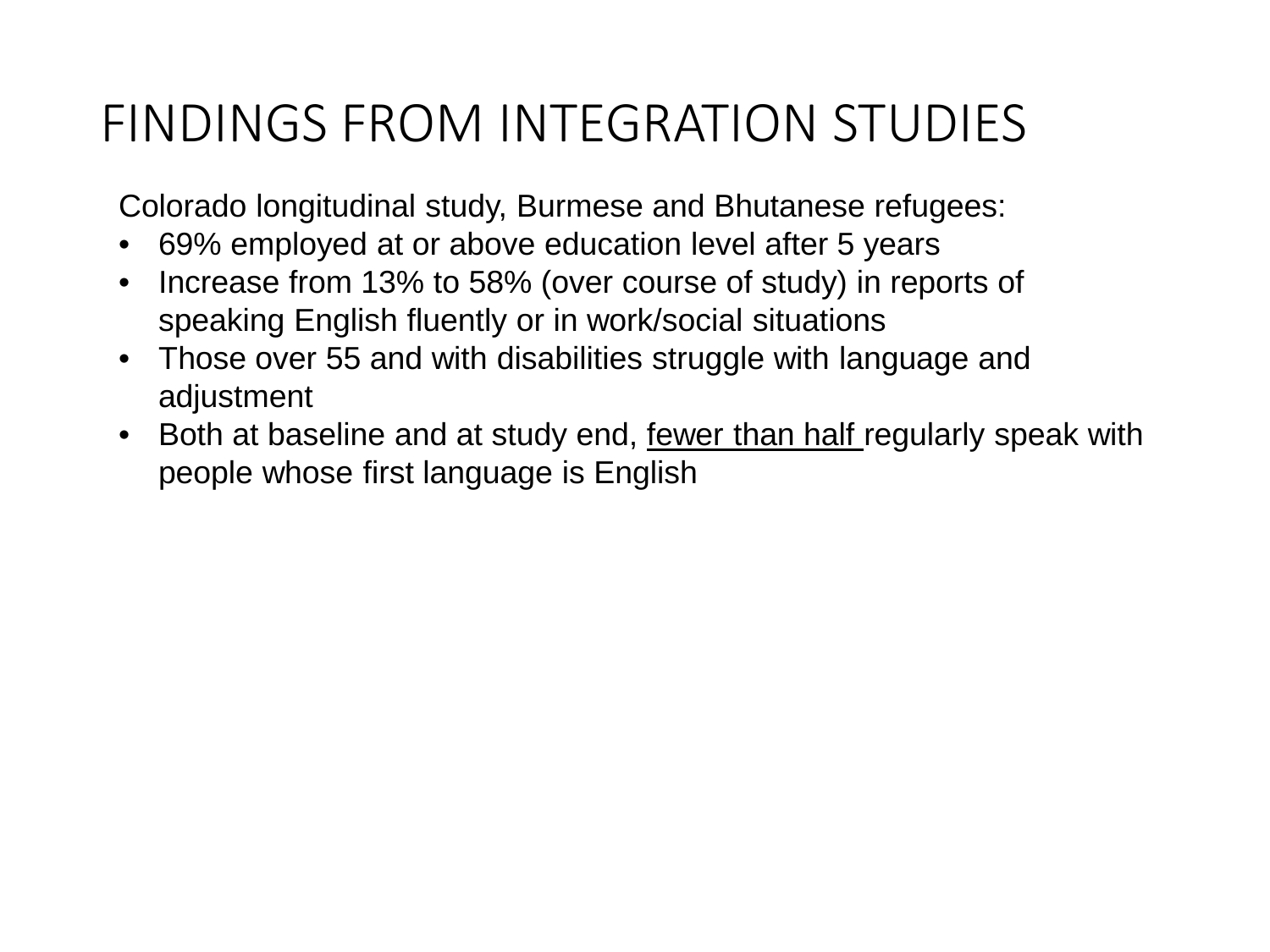## FINDINGS FROM INTEGRATION STUDIES

Empowering (non-oppressive) model of refugee resettlement Signs of empowerment:

- Career advancement/ adequate income
- Community leadership/ helping others
- Local language skills
- Transportation

What do oppressive practices look like?

- Lack of community education on refugee resettlement
- Hostile/ unwelcoming community members
- Refugees not treated with dignity and worth
- Systemic oppression

Strategies to empower:

- Relationship building
- Educate refugees: Cultural adjustment, teach independence
- Educate American Born Community, including faith community
- Help refugees to be able to use their skills/ education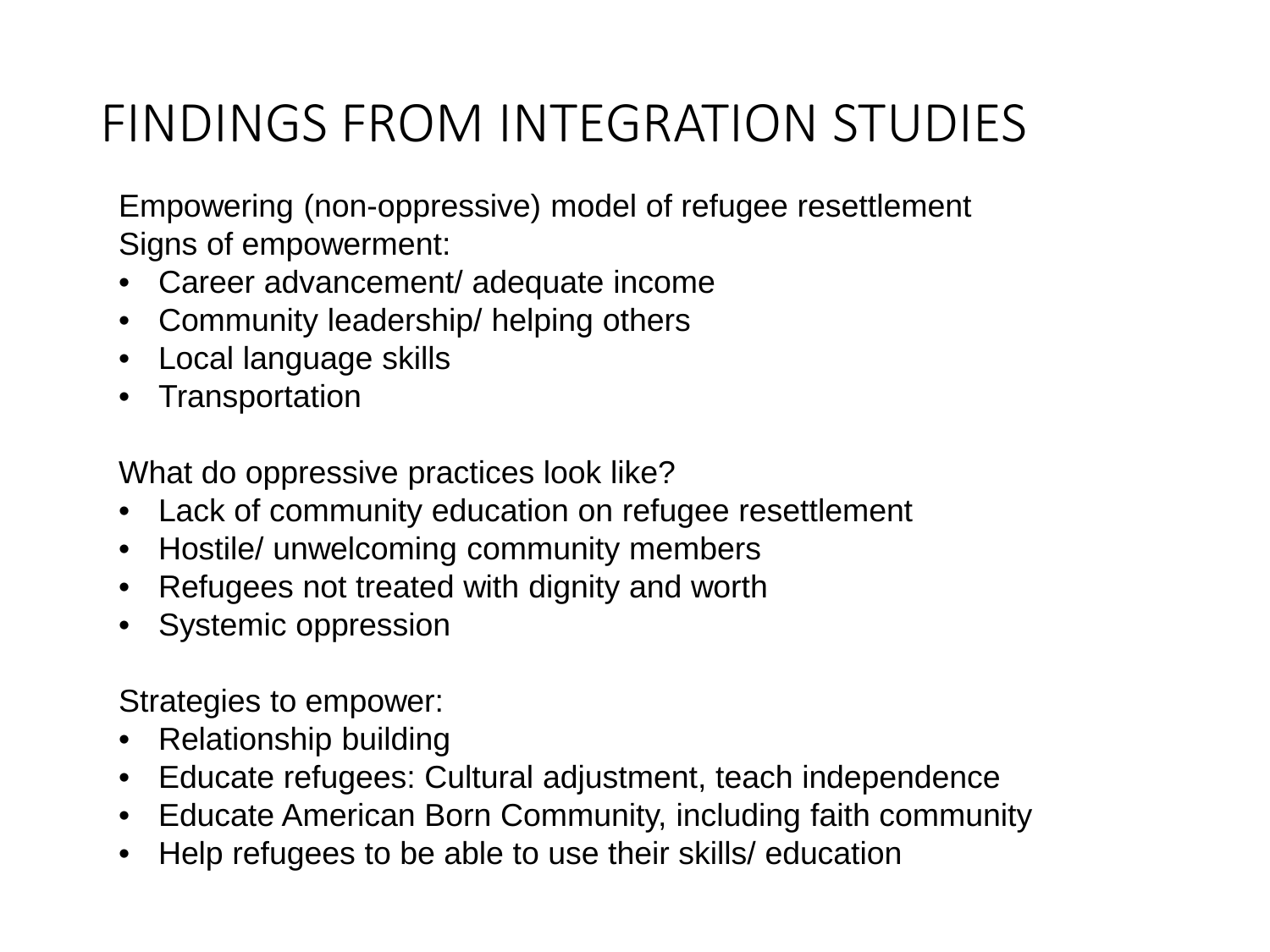## IMMIGRATION LAW: WHO CAN PRACTICE?

- Two main groups:
	- Attorneys
	- DOJ (Department of Justice) Accredited Representatives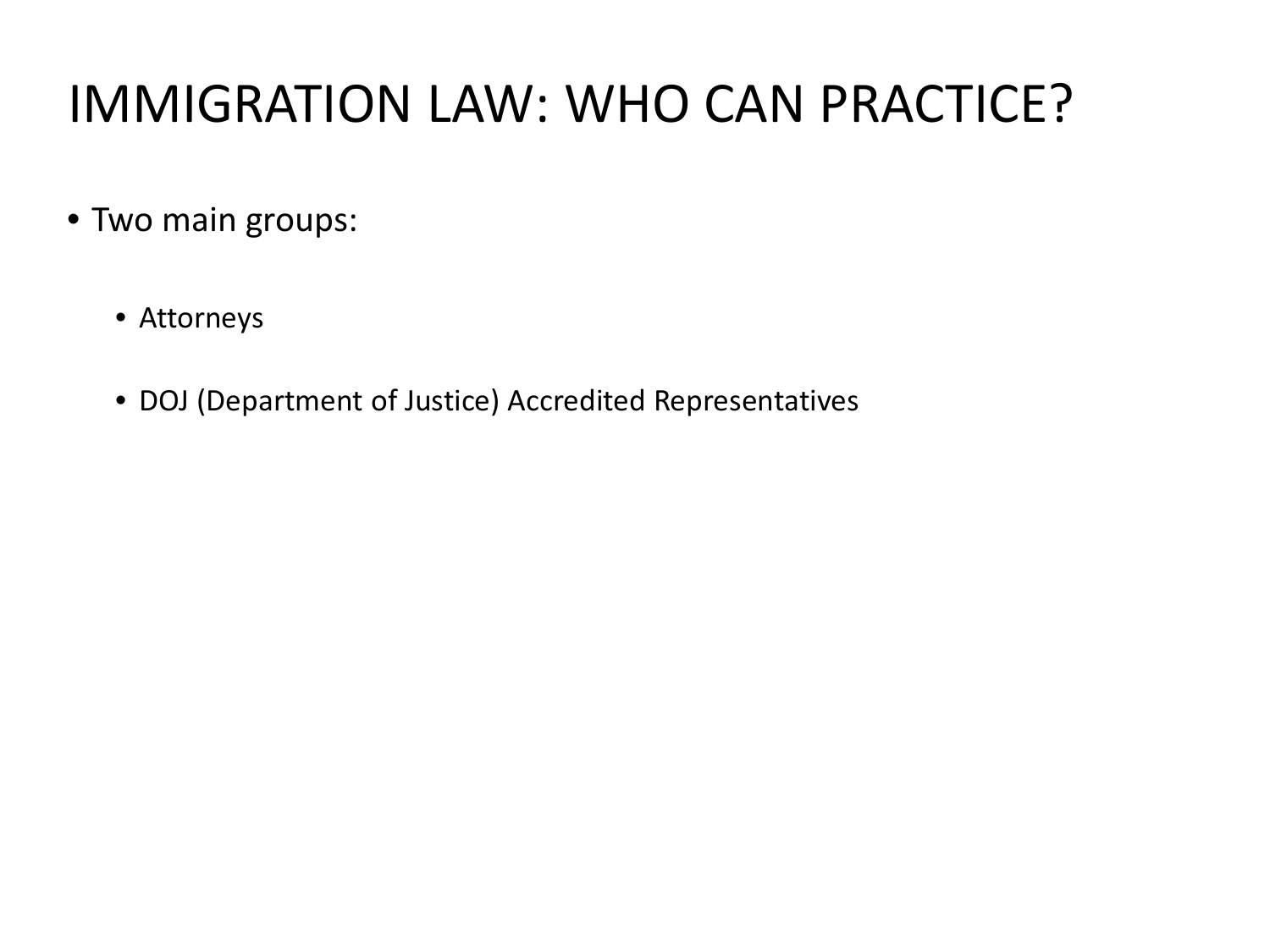# WHAT IS "PRACTICING LAW"?

#### It is not:

- Translation/interpretation
- Referral to an attorney
- Preparation of photos
- Hosting an information session
- Gathering supporting documents
- Filling out intake forms/ collecting biographical information
- Filling in the blanks as directed by client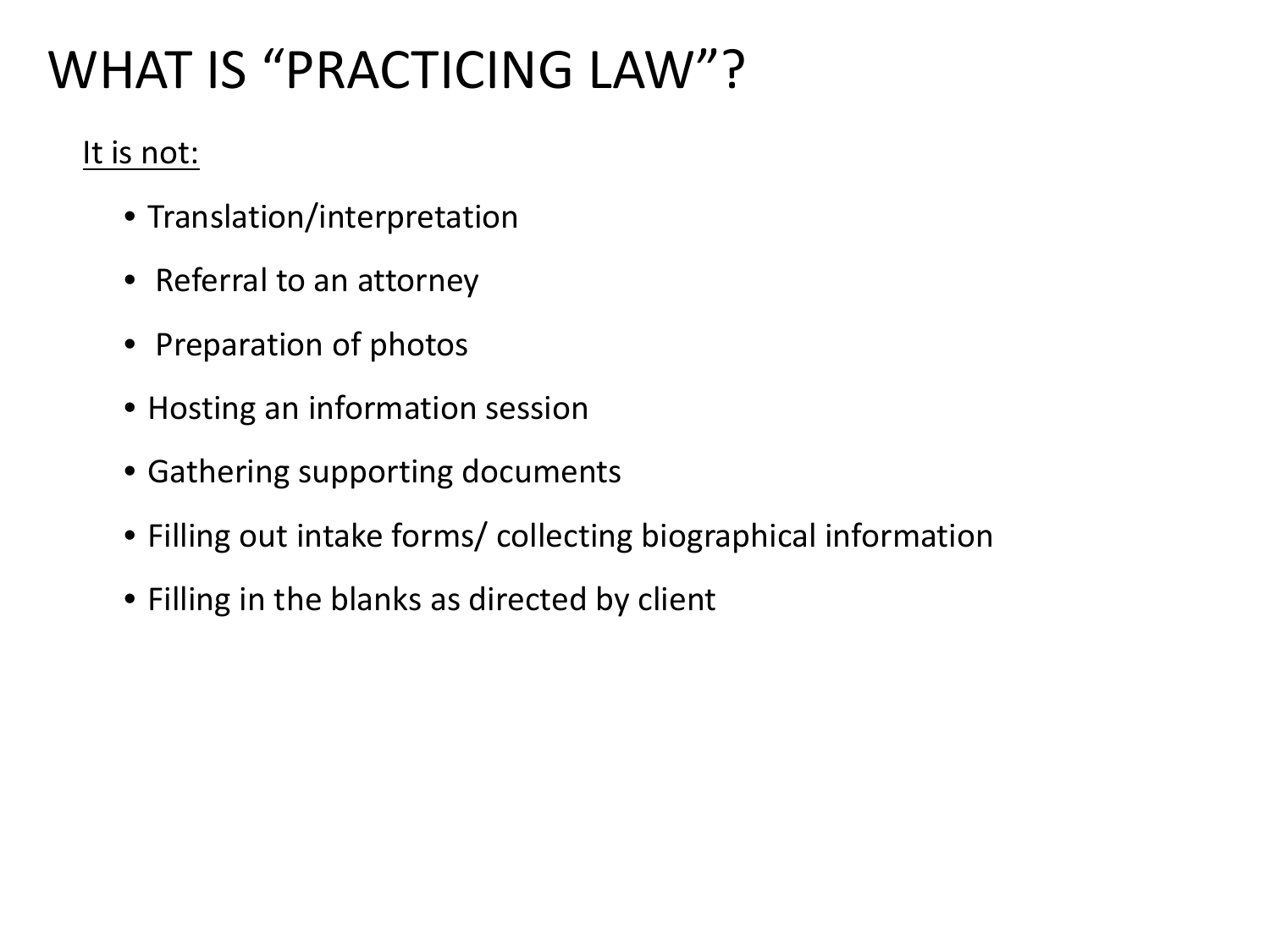## WHAT IS "PRACTICING LAW"?

It is:

- Representing immigrants in court or in front of USCIS (G-28)
- Drafting legal documents or filling out immigration forms
- Giving legal advice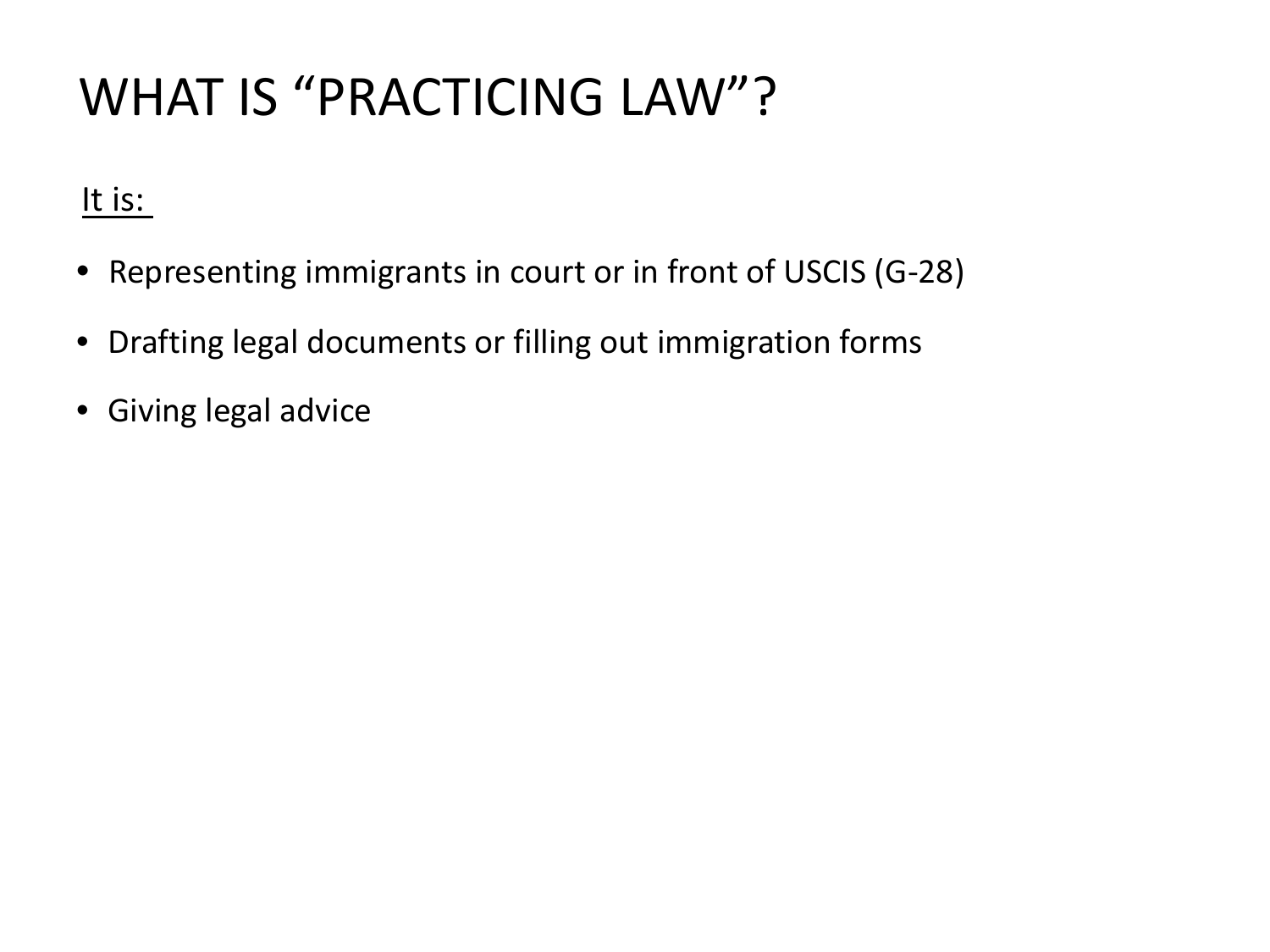# WHAT COULD RESULT FROM UNAUTHORIZED PRACTICE OF IMMIGRATION LAW?

- Client liability
	- Irreparable harm to client, e.g., deportation
	- Increased likelihood of mistakes
- Agency liability
	- Agency or individual providing help
	- Most states could investigate agency for unauthorized practice of law
	- Repercussions from the DOJ and/or other agencies